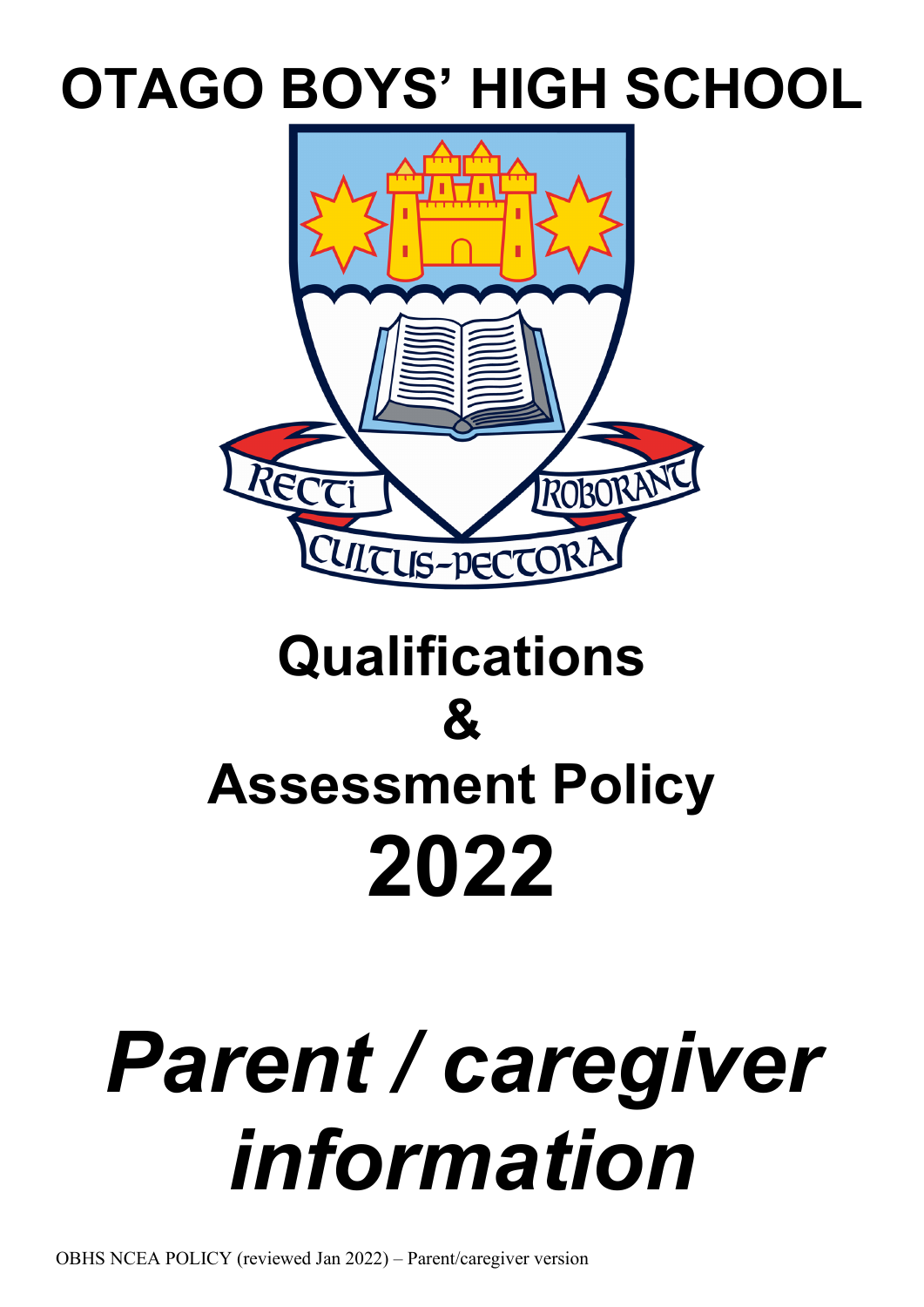#### **OBHS BOARD OF TRUSTEES ASSESSMENT POLICY**

#### **RATIONALE**

There is a system for ensuring that assessment is fair, valid and consistent.

#### **POLICY**

Assessment procedures will be consistent with the conditions attached to achievement/ unit standards and national prescribed exams. Teachers will capture broad principles in assessment to reflect current best practice for the effective gathering of evidence to recognise students' best performances. Evidence of proficiency can include portfolios of work, student in class work and holistic judgements as to proficiency. Examples of good practice include using assessment in the teaching and learning phase and resubmission as tools for identifying valid and authentic evidence of achievement to supplement information gathered in a more formal setting. – all in line with NZQA rules and guidelines.

Each department will follow school and national moderation procedures consistent with school policy.

Each department will provide an opportunity (if manageable) for the reassessment of students who do not meet the specific standards of a programme. If a reassessment is not possible then students will be informed before the assessment task and ideally at the start of the academic year.

Students will provide evidence of having undertaken further study towards meeting programme standards in order to be able to be reassessed.

Reasonable costs associated with reassessment will be met by the student.

#### **PROCEDURES**

Each assessment activity will be stated in terms of learning outcomes. Heads of Department (HoDs) will state the conditions and criteria for each Achievement / Unit Standard.

Each student will be informed of internal and external assessment procedures by the subject teacher for upcoming assessments.

Assessment due dates will be included on the school calendar no later than a week prior to the assessment. This can be viewed at portal.obhs.school.nz.

Assessment of student performance will be undertaken by the subject teacher to allow on-going consultation between the school (subject teacher, HOD, Dean), the student and the parents. HoDs will ensure that students will be given internal assessment statements, at the start of the year (by the end of week 2). Included will be the:

- number and type of assessments
- credit value
- approximate timing of each assessment
- reassessment procedures

Formative and summative assessments will be explained to students by the teacher. Assessment work can be held *for up to 2 years*.

Assignments and assessment tasks handed in after the due date may incur a penalty, no grade or a delay in marking as decided and published by the department and in accordance with school policy. Late assessment approval must be negotiated through the class teacher. Class teachers are entitled to say no to an extension for an internal assessment in which case the student will be

OBHS NCEA POLICY (reviewed Jan 2022) – Parent/caregiver version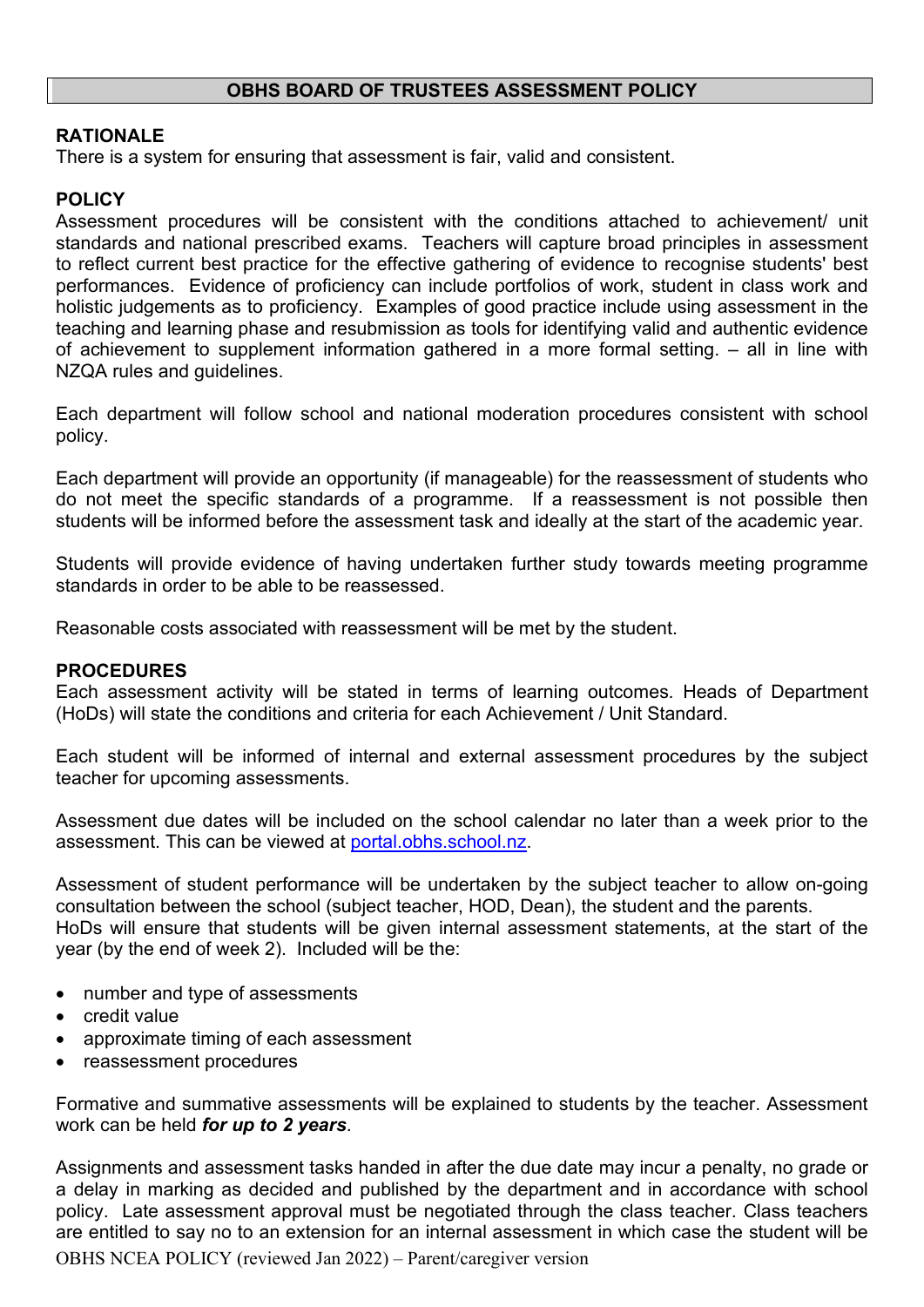advised to apply for an extension by contacting the Head of Department or Principal's Nominee where appropriate.

Where a student misses an assessment, eligibility to take an equivalent assessment or receive an assessed grade will be considered by the HoD / Principal's Nominee and will depend on the circumstances provided.

Each department will require a student to declare the authenticity of work not undertaken with direct teacher supervision. Students will be required to declare references, bibliography and any other resource for all work submitted.

The special needs co-ordinator, with literacy coordinator, with Deans, teachers and counsellor will request knowledge of special assistance conditions (SAC) for applicable students, based on the categories accepted currently by NZQA, by the end of Term One in any given year. A published list of students will be available to all staff. Teachers are required to give 1 weeks' notice of upcoming assessment timings on the shared Google Document so that appropriate supervision and guidance can be arranged.

The SAC will be confirmed by the special needs co-ordinator with NZQA. Your point of contact at school in 2021 regarding SAC is Mrs Marr [\(lindy.marr@obhs.school.nz\)](mailto:lindy.marr@obhs.school.nz).

Where appropriate the requirements of that special need will be met by employing the appropriate support (i.e., reader/writer, size of script etc.).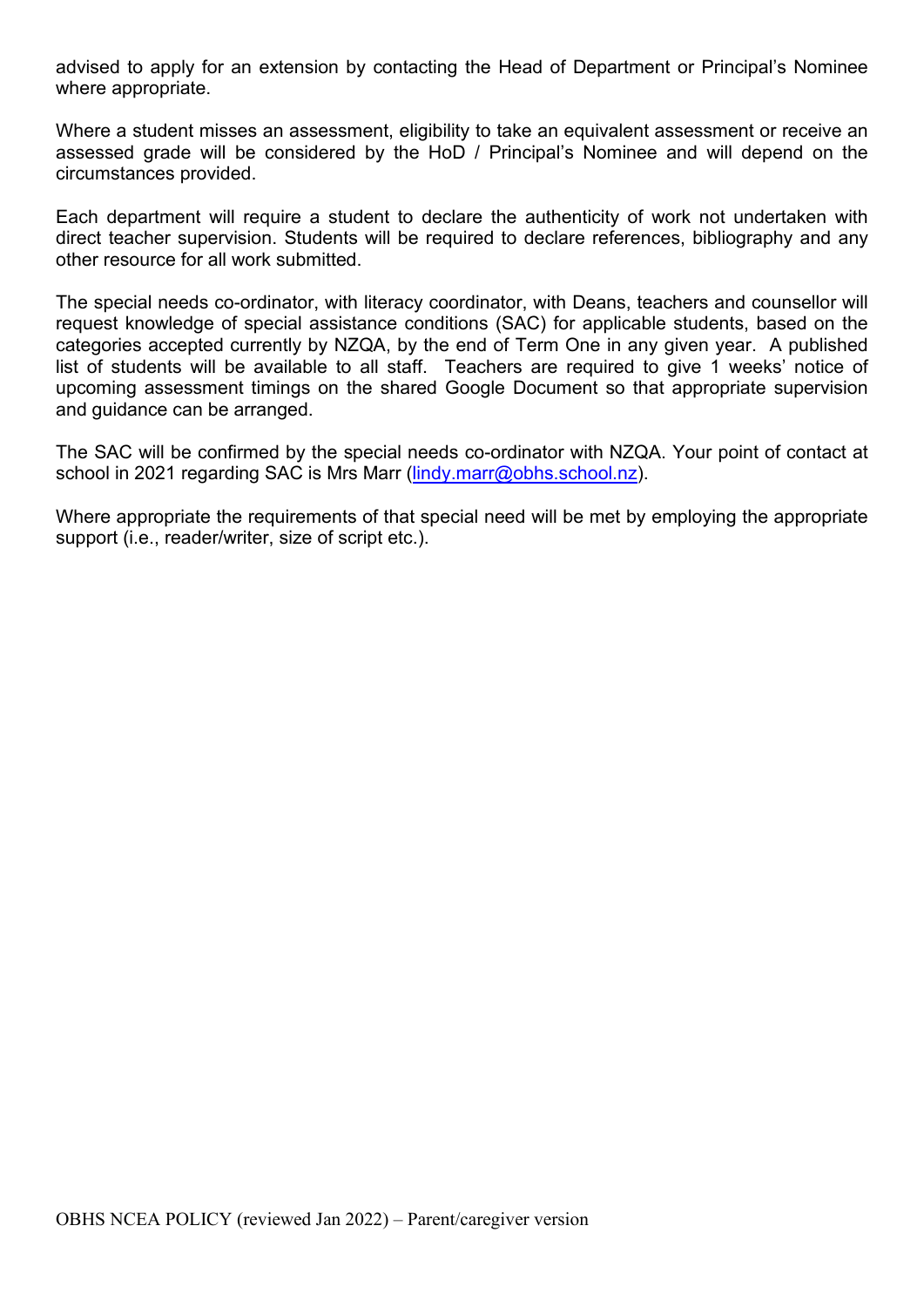#### **OBHS POLICY ON MODERATION**

#### **RATIONALE**

Assessment judgements must be fair to all students. Moderation processes are required to ensure that consistent and nationally comparable assessment decisions are made.

#### **POLICY**

- 1. Assessment material is fair, valid, consistent, and set at an appropriate level.
- 2. Where more than one class is assessed within a subject there are procedures in place to ensure fairness between the classes.

3. The policy is designed so that moderated assessment grades will be available to view through the KAMAR portal approximately 2 weeks after the assessment deadline. For some subjects, especially subjects with only one specialist teacher or large portfolio-based assessments this 2 week turnaround will be longer.

#### **OBHS POLICY ON BREACHES OF THE RULES**

#### **RATIONALE**

Work handed in for assessment purposes must be the student's own original work.

#### **POLICY**

- 1. Departments will put strategies in place to ensure that the work submitted by students is their own.
- 2. Students must submit their own work or reference where the source has come from if they quote other works.
- 3. Students must not supply material to other students where this is in breach of the conditions of assessment.
- 4. Students who are found to have submitted work that is not their own will receive no grade in that assessment and may be excluded from all NCEA assessments. NZQA may need to be informed.
- 5. Student behaviour will be such that it does not impinge on the performance of other students.

#### **IMPLEMENTATION**

#### . *Strategies that could be used are:*

- changing the context of the assessment from year to year
- supervising the research process by including regular checkpoints
- requiring plans, resource material and draft work to be submitted with the final product
- keeping on-going work on site
- oral questioning to confirm a student's understanding or requiring a repeat performance where there is doubt
- being familiar with or controlling the resources available
- managing group work by breaking the task into group and individual components
- retaining student material where the same activity is to be used the following year
- monitoring the development of a project-dossier
- informally questioning students to ratify their understanding of the work they are producing.

OBHS NCEA POLICY (reviewed Jan 2022) – Parent/caregiver version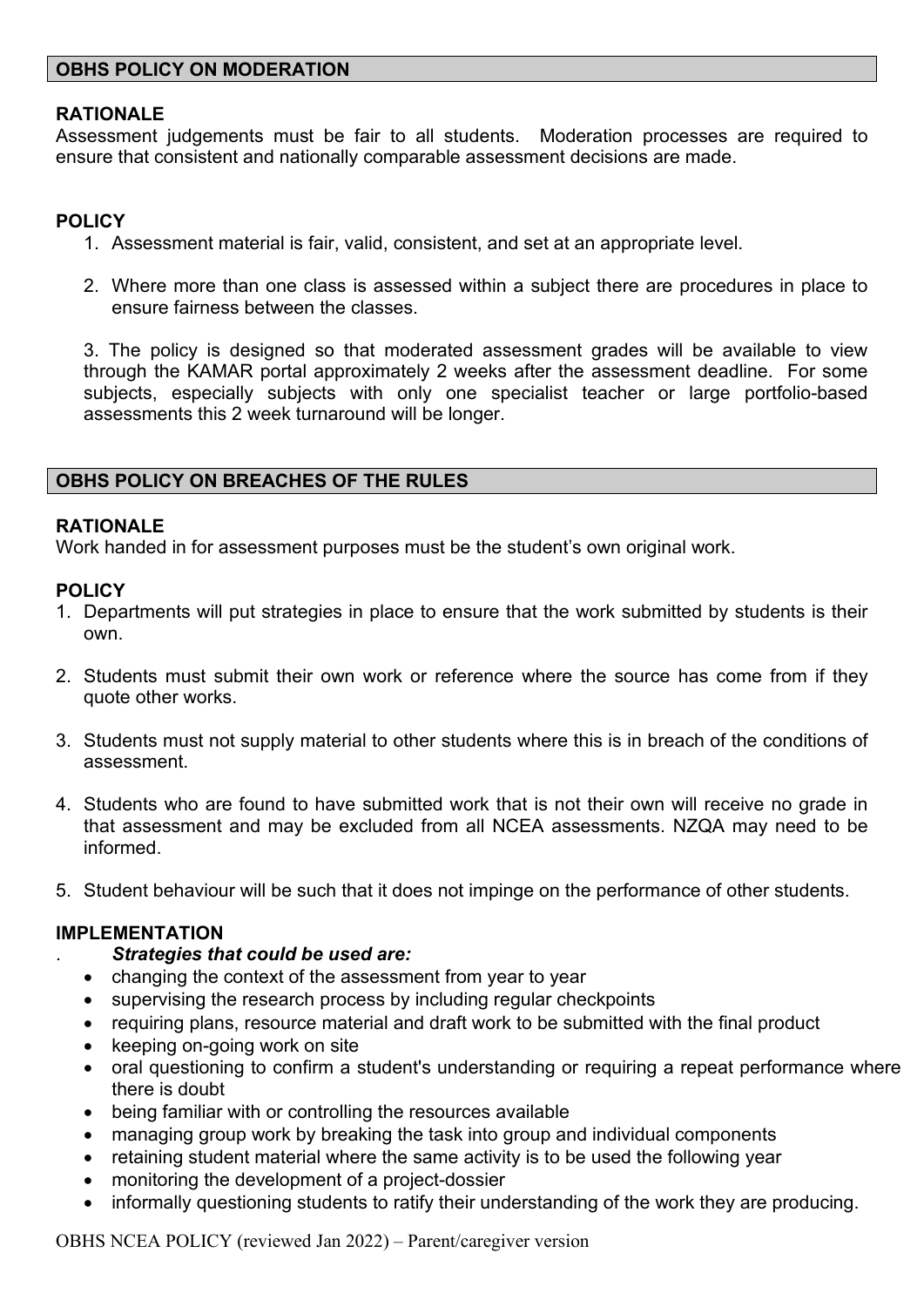#### **OBHS POLICY ON RECORDING ASSESSMENT INFORMATION**

#### **RATIONALE**

**All** student progress and assessment results must be kept accurately and safely.

#### **POLICY**

- 1 Teachers need to keep accurate records of both final outcomes and significant milestones of **all** student assessment events.
- 2. Students may be asked to sign off data that is recorded against their name.
- 3. Records will be kept centrally at school for at least two years and also at NZQA in Wellington.
- 4. Internal Assessment results will be published on KAMAR within two weeks of the assessment deadline.

#### **OBHS POLICY ON PRIVACY**

#### **RATIONALE**

Students have the right to keep assessment information private between themselves and staff at the school.

#### **POLICY**

Students' assessment information is to be kept both secure and private.

#### **IMPLEMENTATION**

- 1. Departments need to have secure areas where students' work and results can be kept.
- 2. When student data is being checked lists must not be shown to students that have other people's results on them.
- 3. Staff must not make a student's results available, in any form, to other students.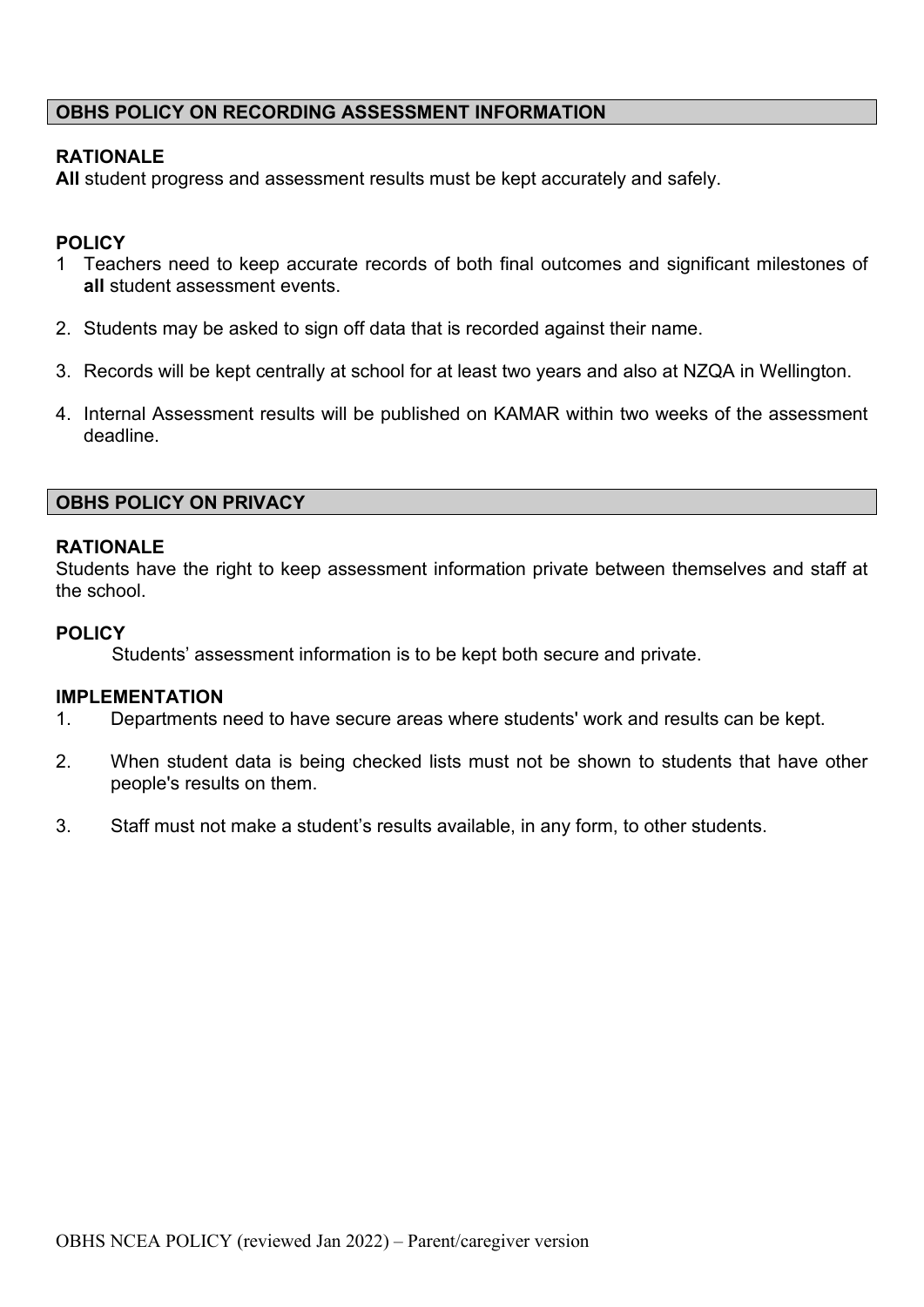#### **OBHS COURSE OUTLINES**

#### **RATIONALE**

To ensure that all students are fully informed of all of the assessment requirements.

#### **POLICY**

Full assessment statements, dates and course information is available to all students by the end of Week 2 of Term 1.

#### **IMPLEMENTATION**

- 1. Subject Teachers must give all students a full assessment statement and course information at the beginning of the year
- 2. The statement must include the Title, Standard Number (including version number), credit value, indicative assessment date and the type of each assessment to be used during the course.
- 3. The statement must indicate which standards will have further assessment opportunities.
- 4. Any assessment statement changes should be communicated to students well in advance.

#### **OBHS POLICY ON APPEALS REVIEWS**

#### **RATIONALE**

Students and/or parents have a right to question judgements made, about evidence provided by students in an assessment activity or about their misconduct during an assessment.

#### **POLICY**

- 1. Any investigation into an appeal will take no longer than one week from the time the appeal is initiated.
- 2. The appeal needs to be made within three (3) days of the return of the assessment result in writing or by e-mail.
- 3. The order of personnel involved in any appeal is the classroom teacher, the Head of Department and finally the Principal's Nominee.
- 4. Should the matter need to be referred to the Rector then their decision is final.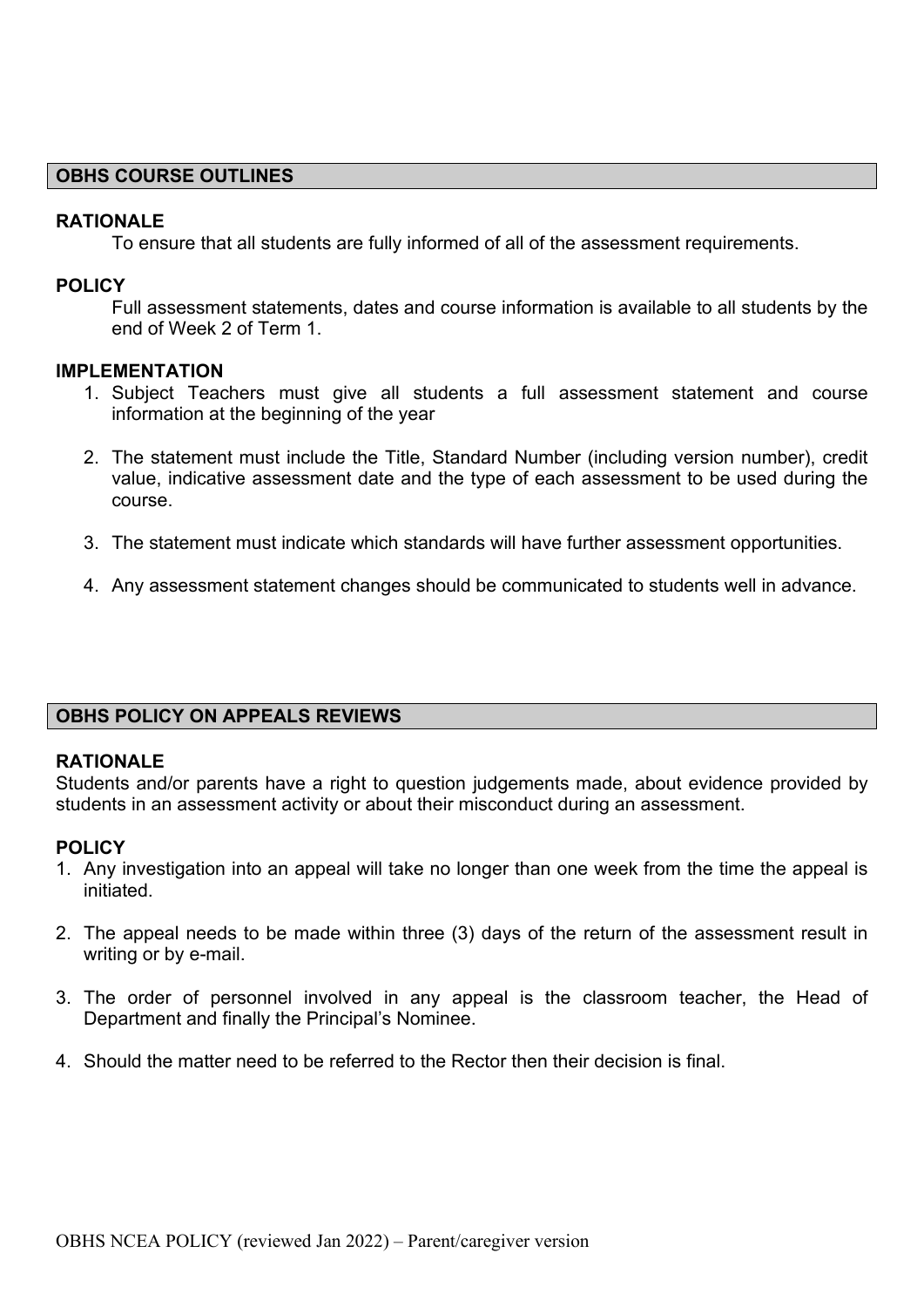#### **OBHS POLICY ON SPECIAL ASSESSMENT CONDITIONS**

#### **RATIONALE**

All Students should have equal opportunity to achieve

#### **POLICY**

Students with specific learning difficulties (SLD) which will impair their performance significantly may receive help in the form of extra time allowance, reader-writer etc. The school will ensure that reasonable steps and support are put in place for the student in anticipation of an application for Special Assessment Conditions (SAC) to NZQA.

#### **IMPLEMENTATION**

- 1. The student should have been receiving on-going help in earlier years. The guidance counsellor or Special Needs co-ordinator will have identified help needed.
- 2. The Guidance counsellor or Special Needs co-ordinator will make the application for special assessment conditions for externally by the due date (usually the end of Term 1)
- 3. The school will follow NZQA rules and guidelines with regards to SAC more information can be found at [https://www.nzqa.govt.nz/providers-partners/assessment-and-moderation](https://www.nzqa.govt.nz/providers-partners/assessment-and-moderation-of-standards/managing-national-assessment-in-schools/special-assessment-conditions/)[of-standards/managing-national-assessment-in-schools/special-assessment-conditions/](https://www.nzqa.govt.nz/providers-partners/assessment-and-moderation-of-standards/managing-national-assessment-in-schools/special-assessment-conditions/)

#### **OBHS POLICY ON ASSESSMENT**

#### **RATIONALE**

Where it is manageable students should be given two opportunities (assessment and reassessment) to be assessed against a standard for qualifications purposes.

# **POLICY**<br>1

- Students will be given a maximum of two opportunities (assessment and reassessment) in each internally assessed standard where this is manageable.
- 2. Departments will predetermine which standards can be reassessed, if any. This is not student specific but standard specific and a further assessment opportunity will only occur where it is manageable. This is at the discretion of the HoD on a subject-by-subject basis.
- 3. Teachers may talk with students to elicit evidence that may not have been provided in the initial activity, further written evidence could be provided to support the initial answers, or **valid** evidence from the teaching programme may be appropriate such as a checklist of observed behaviours, seminars, workbooks, performances
- 4. On the first assessment, a complete range of grades is obtainable.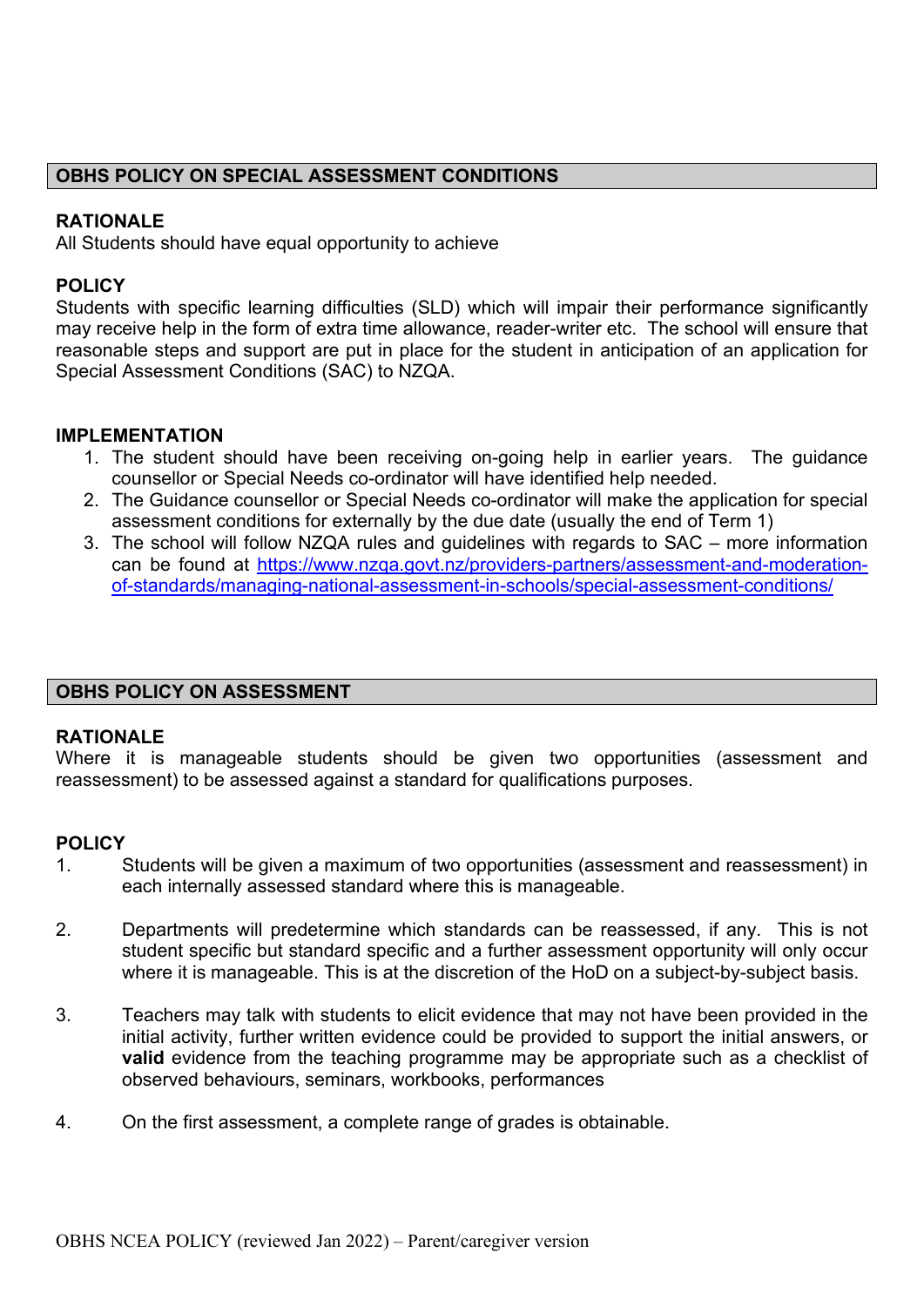#### **OBHS POLICY ON REASSESSSMENT OPPORTUNITIES**

#### **RATIONALE**

Where it is manageable students should be given one further opportunity to be reassessed against a standard for qualifications purposes after further teaching and learning opportunities have been engaged in.

#### **POLICY**

- 1. Students will be given further opportunities for assessment in each internally assessed standard where this is manageable. This is at the discretion of the HOD-TIC on a subject-by-subject basis.
- 2. Departments will predetermine which standards can be reassessed, if any. This is not student specific, but standards specific and further assessment opportunities will only occur where it is manageable.
- 3. Upon further assessment, a complete range of grades is obtainable.
- 4. If a reassessment opportunity is offered, it must be offered to all students.

#### **OBHS NQF POLICY ON RESUBMISSION OPPORTUNITIES**

#### **RATIONALE**

Students can be offered a resubmission (the opportunity to touch up / clarify understanding or provide further evidence on an assessment or reassessment)

#### **POLICY**

- A resubmission should only be offered where a teacher judges that a mistake has been made by the student, which the student should be capable of discovering and correcting themselves.
- A resubmission is offered to an individual student on a case-by-case basis depending on weather points need further clarification or if a reassessment is needed instead.
- The decision as to whether student work warrants a resubmission is made by the marker at the time of deciding a grade. A student may not request a resubmission.
- A resubmission should be limited to specific aspects of the assessment and no more than one resubmission should be provided [per assessment event].
- A resubmission opportunity will only be offered when an assessed piece of work has narrowly missed an Achieved grade boundary, and the resubmitted piece of work may only be awarded an Achieved grade.
- A resubmission can be offered after either the first or the second assessment opportunity or after both.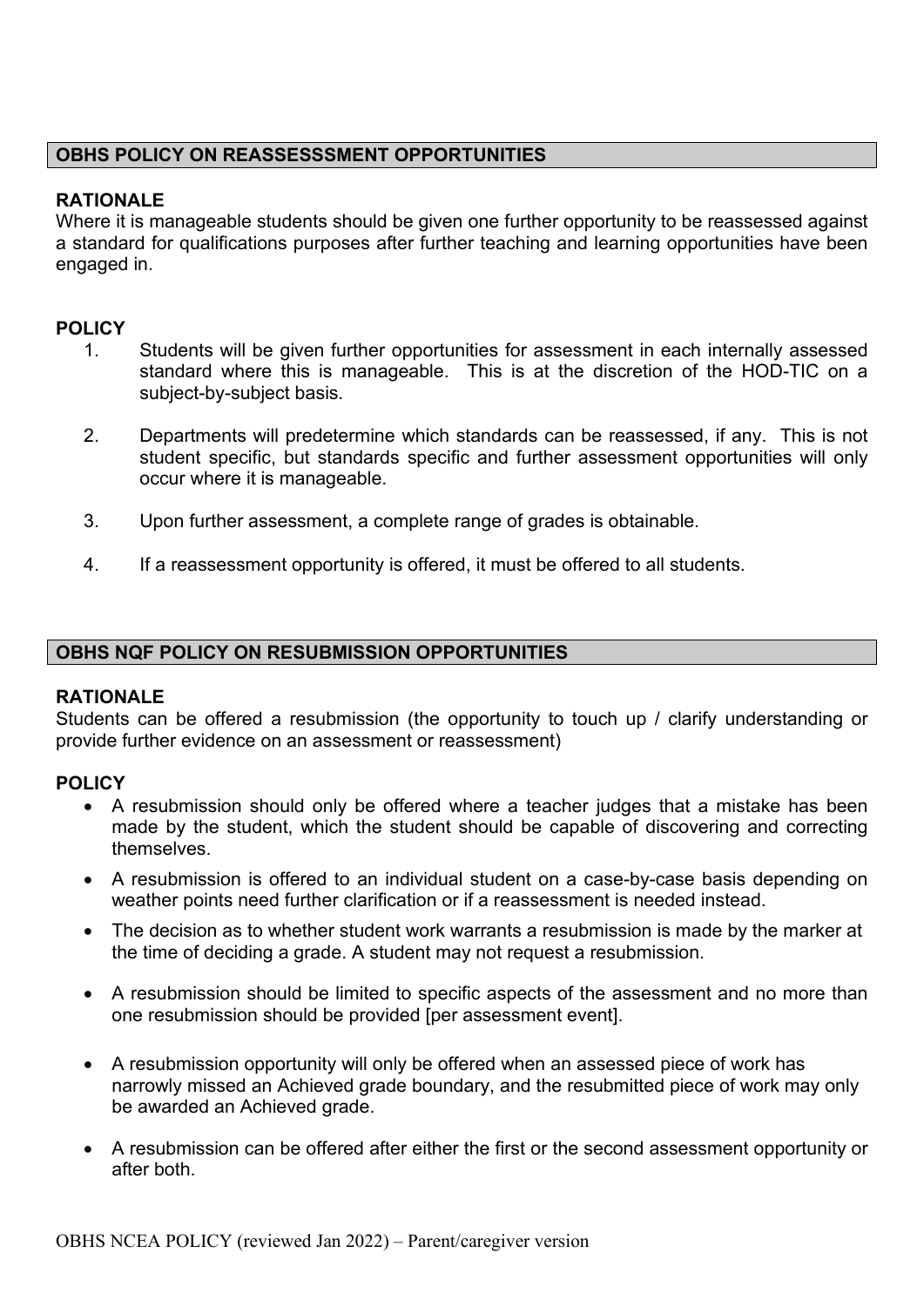- If a resubmission is offered, it must take place before the teacher gives any feedback or grades to the whole class (or any student) on the work done.
- If more teaching has occurred, resubmission is not possible.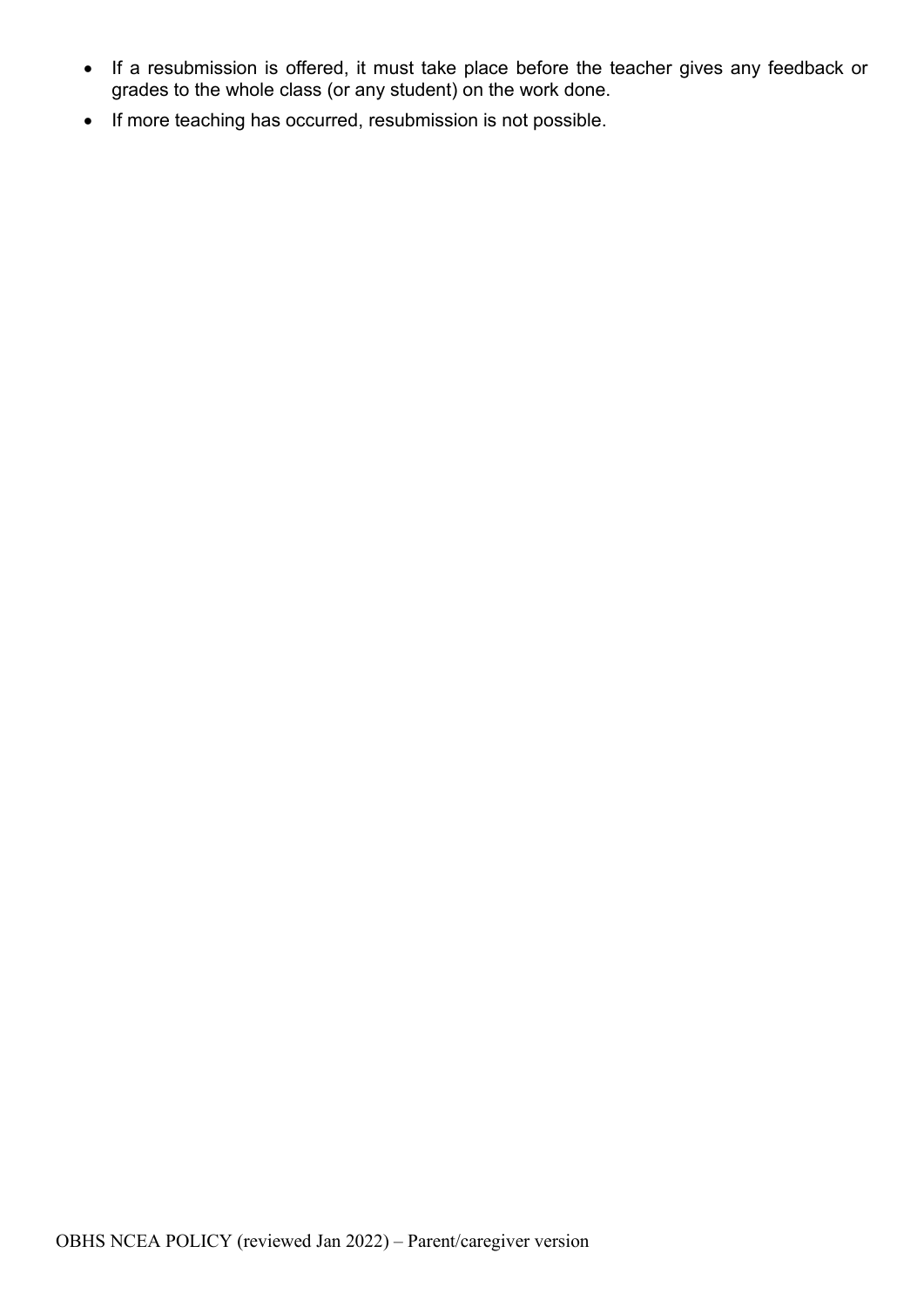#### **OBHS NQF POLICY ON MISSED ASSESSMENTS**

#### **RATIONALE**

Situations arise which make the handing in of assessment work on time unrealistic for some students. Assessment requires evidence of performance by a student in order that judgements can be made about the student's level of attainment

#### **POLICY**

- Assessment work must be handed in on the due dates unless **prior arrangements** have been made with the class teacher. The teacher has every right to say no to an extension, in order that all their students are being treated in the same way. They may ask the Principal's Nominee for advice or to make the decision.
- Students also have a right to ask the Principal's Nominee. If the decision gets to the Principal's Nominee, the decision will be final. The Principal's Nominee will decide based on the information in this form and in consultation with the teacher(s) involved. This decision will be final. Students are encouraged to communicate often and early with their teacher.
- For situations that are known about (e.g., school camps), extensions from the class teacher must be applied for **before** the due date. Common sense should prevail here. The student should communicate well in advance with the teacher.
- For situations such as illness, written documentation (e.g., Medical certificate note from home etc.) should be presented with an application for extension within three (3) school days of the student's **return.** This should be shown to the class teacher who will arrange a reasonable extension to the original deadline.
- A student who has missed an assessment will be given the opportunity to be assessed, where it is manageable and reasonable to do so. If the student is given another opportunity to be assessed this must be done in such a way that he is neither advantaged nor disadvantaged in relation to other students.
- Late work that has not been covered by statements earlier in this document and has not been subject to an extension agreement will receive a Not Achieved grade.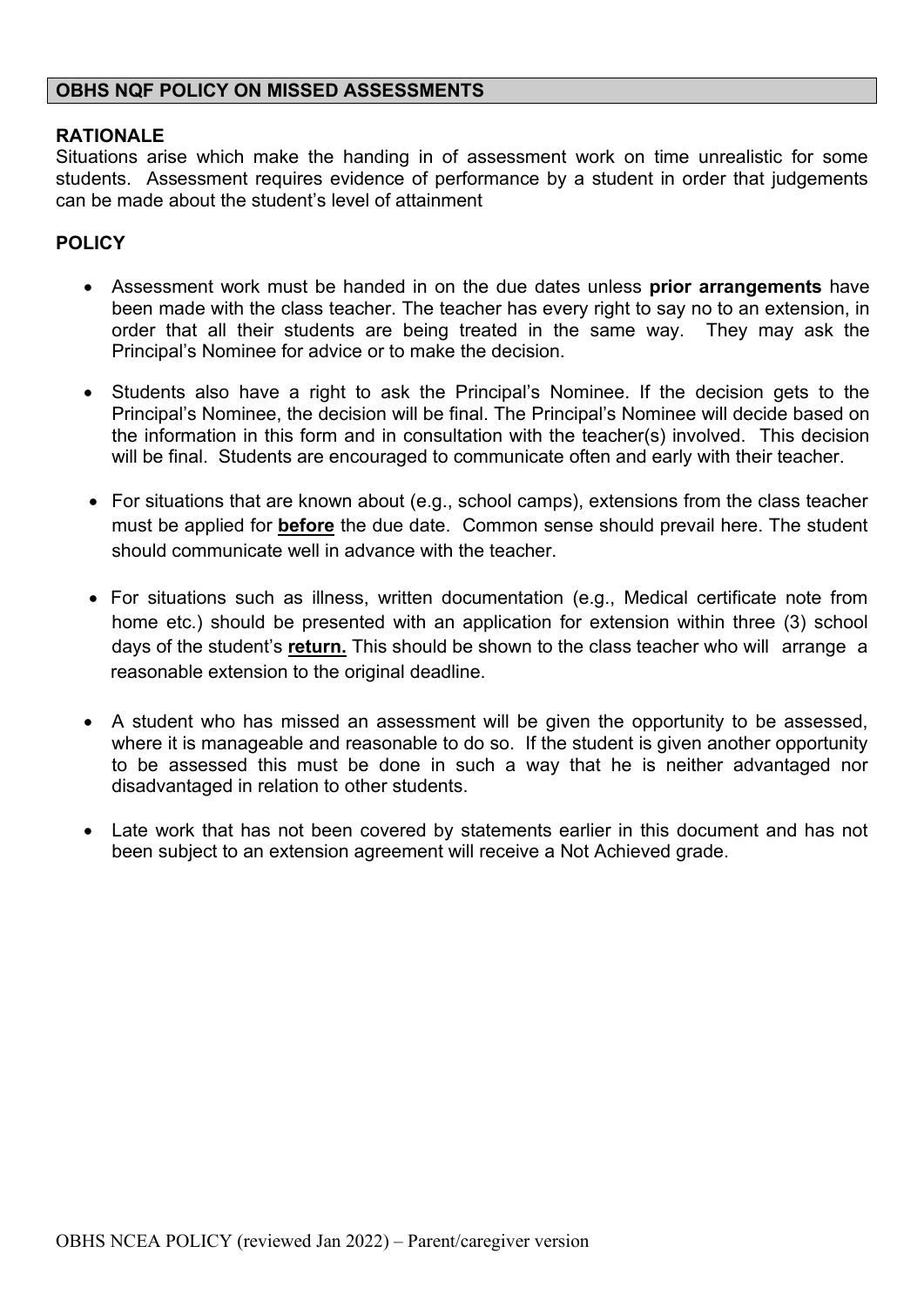#### **RATIONALE:**

All Students should have equal opportunity to achieve if they are unable to attend external exams due to circumstances that meet NZQA requirements. (who has been clearly disadvantaged through illness or misadventure, or who considers that their performance in an external assessment has been seriously impaired because of exceptional circumstances beyond their control)

#### **POLICY**

The process for a derived grade is to be given to a candidate who has been clearly disadvantaged through illness or misadventure, or who considers that their performance in an external assessment has been seriously impaired because of exceptional circumstances beyond their control. This includes a natural disaster, the death of a family member or close acquaintance, and national representative duties which have prevented them from sitting examinations or otherwise presenting materials for external assessment.

#### **IMPLEMENTATION**

- 1. Distribute information and application forms to likely applicants.
- 2. Collect completed applications from the candidate. Confirm that the documented evidence meets NZQA guidelines.
- 3. The teacher will gather valid, standard-specific evidence of achievement from their teachers' Markbook for each standard applied for derived from assessment prior to the NZQA managed external examination. The HOD will collect relevant materials and evidence from the teacher that demonstrate performance at the level of assessment for filing (this includes the moderation process and authenticity of work). No application can be processed in the absence of evidence, or where the evidence cannot be shown to be authentic.
- 4. All derived grade applications must be completed by the  $3<sup>rd</sup>$  working day after the final NCEA external examination to ensure they are processed by NZQA.
- 5. The school will follow NZQA rules and guidelines with regards to derived grades more information can be found at [https://www.nzqa.govt.nz/providers-partners/assessment-and](https://www.nzqa.govt.nz/providers-partners/assessment-and-moderation-of-standards/managing-national-assessment-in-schools/derived-grades/derived-grade-guidelines/)[moderation-of-standards/managing-national-assessment-in-schools/derived](https://www.nzqa.govt.nz/providers-partners/assessment-and-moderation-of-standards/managing-national-assessment-in-schools/derived-grades/derived-grade-guidelines/)[grades/derived-grade-guidelines/](https://www.nzqa.govt.nz/providers-partners/assessment-and-moderation-of-standards/managing-national-assessment-in-schools/derived-grades/derived-grade-guidelines/)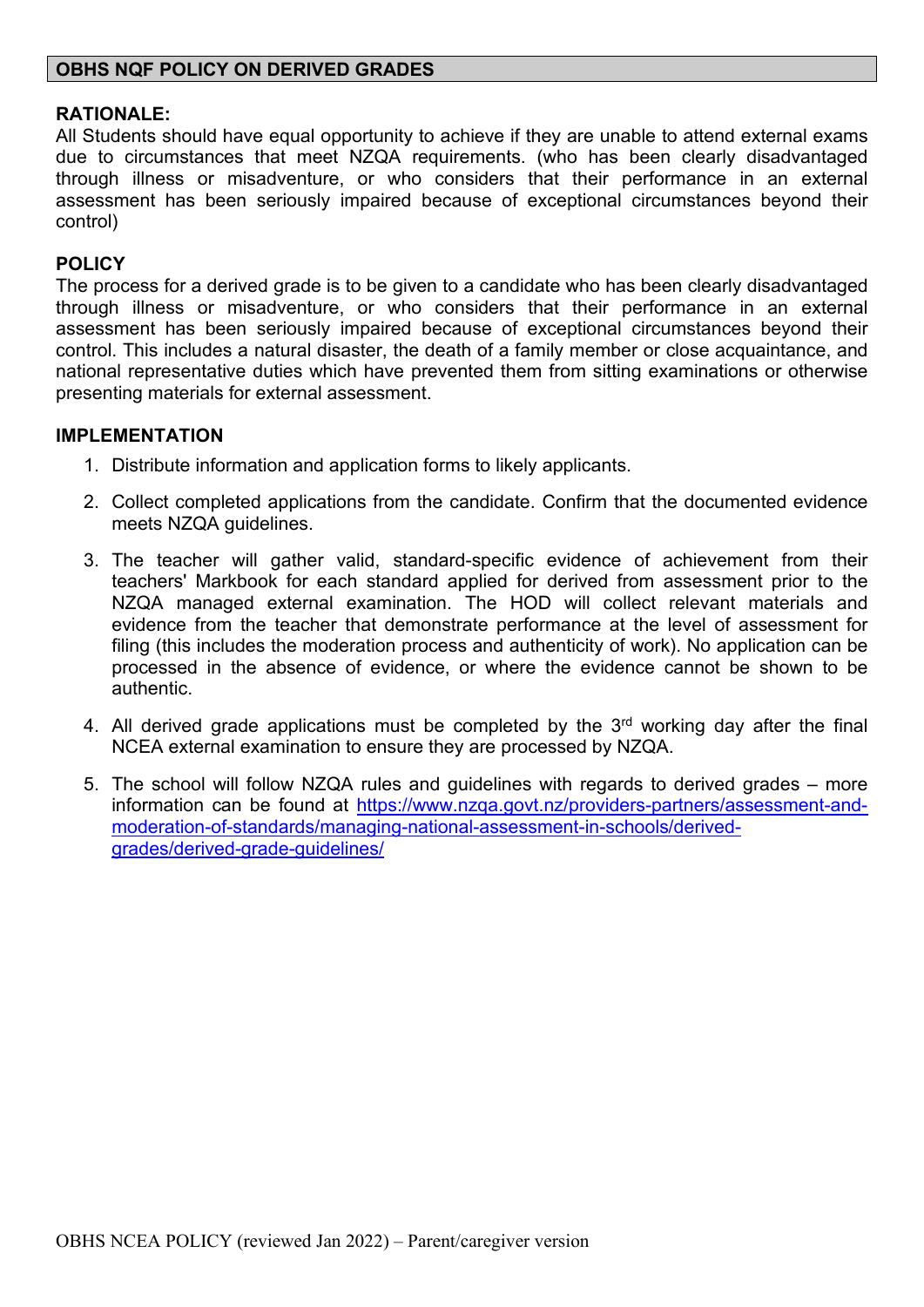## **Key contacts in school for 2022**

Your deans, form teachers, subject teachers and Heads of Department are key people too. Please speak with them regarding any questions you may have.

| Mr Zani                                                                   | <b>Ms Gorman</b>                               | <b>Mrs Marr</b>                                |
|---------------------------------------------------------------------------|------------------------------------------------|------------------------------------------------|
| Principal's Nominee - All contact with<br><b>NZQA</b><br><b>NCEA Fees</b> | Literacy qualifications<br>University entrance | Special Needs Coordinator<br>(SENCO) - Special |
| Derived grades                                                            |                                                | <b>Assessment Conditions</b>                   |
| Numeracy qualifications                                                   |                                                |                                                |
| School exams                                                              |                                                |                                                |
| <b>Extension applications</b>                                             |                                                |                                                |
| Internal Assessment grade appeals                                         |                                                |                                                |

## **Senior Practice Exams 2022**

Last week of Term  $3 -$  Thursday 22<sup>nd</sup> September to Friday 30<sup>th</sup> September

### **NCEA External Exams**

Monday 7<sup>th</sup> November to Friday 2<sup>nd</sup> December 2022 *Full timetable on the next page*